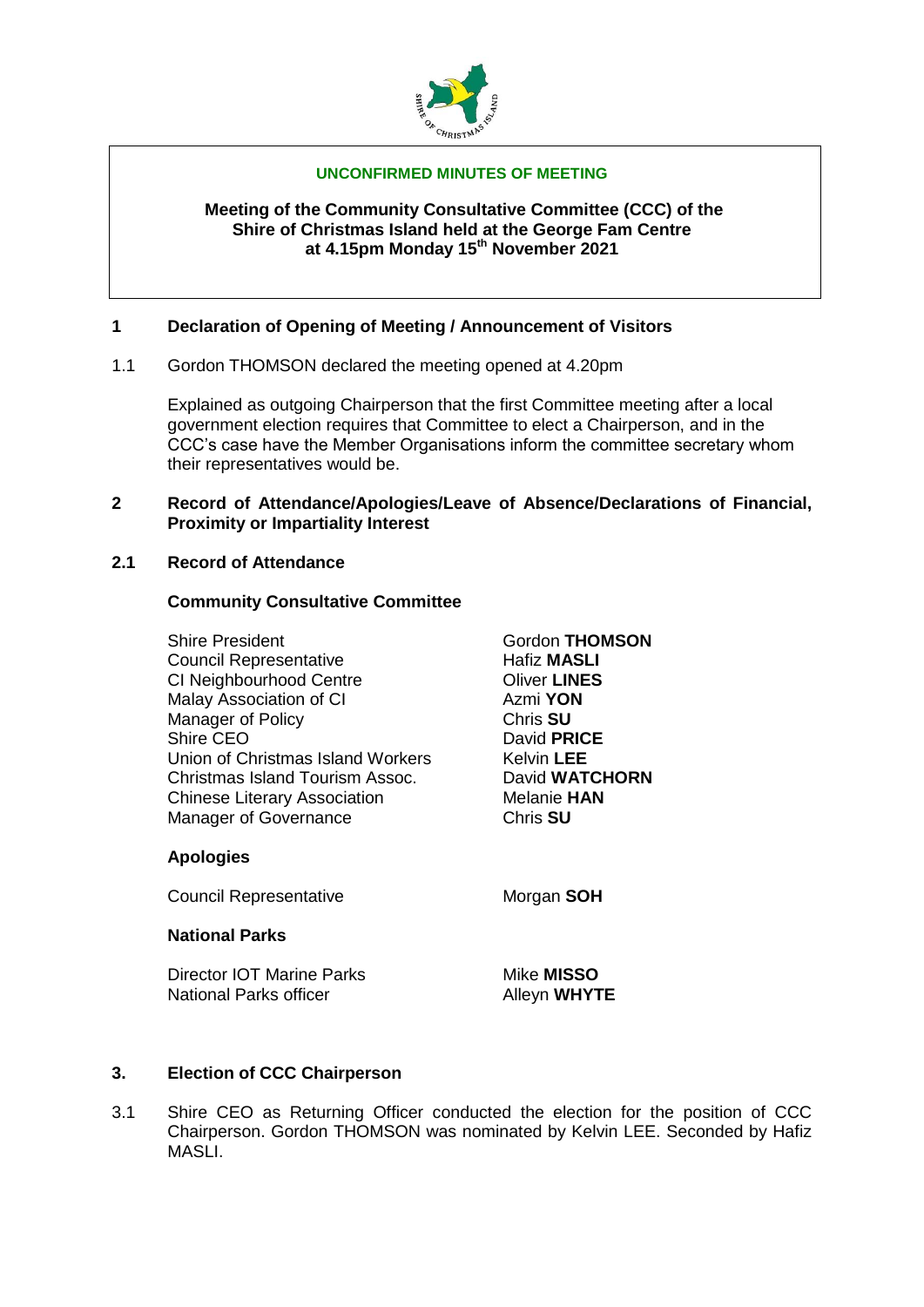Gordon THOMSON accepted the nomination.

No other nominations were received.

Shire CEO declared Gordon THOMSON as the CCC Chairperson for the 2021-2023 term.

# **4. Previous Minutes and Action Items.**

4.1 Confirmation of Previous Minutes

| <b>CCC Resolution</b>                                                                                 |           |                          |  |  |  |
|-------------------------------------------------------------------------------------------------------|-----------|--------------------------|--|--|--|
| Moved:                                                                                                | Seconded: | <b>Res. No: CCC15/21</b> |  |  |  |
| That the CCC confirm that the minutes of the August $9th$ 2021 meeting is a true and accurate record. |           |                          |  |  |  |
| <b>Carried:</b>                                                                                       | 10/0      |                          |  |  |  |

# **3. Business Arising and Action Items from Previous Meetings**

|    | <b>Action Item</b>                                                                                                                                                                                 | <b>CCC</b><br><b>Meeting</b>  | <b>Action</b><br><b>Officer</b> | <b>Status</b>                        |
|----|----------------------------------------------------------------------------------------------------------------------------------------------------------------------------------------------------|-------------------------------|---------------------------------|--------------------------------------|
|    |                                                                                                                                                                                                    |                               |                                 |                                      |
| 1. | <b>DIRDC Community Engagement</b><br>Protocol-DIRDC still has not<br>responded to August<br>15th 2019 request by CCC<br>Secretariat for copy of DIRC's<br><b>Community Engagement</b><br>Protocol. | August<br>2019                | Chris Su                        | Still awaiting from<br><b>DITCRD</b> |
| 2. | Awaiting response from NDIS<br>Minister Linda Reynolds on CCC<br>letter of 12 April 2021 on whether<br>or not the NDIS will continue to<br>apply on CI in the future                               | April 7 <sup>th</sup><br>2021 | Shire<br><b>CEO</b>             | Still awaiting from NDIS<br>Minister |

# **4. Agenda Business**

# **4.1 Presentation from Michael MISSO and Alleyn WHYTE, National Parks**

Michael MISSO and Alleyn WHYTE inform CCC of the Mandatory Consultation period for the Marine Park proposal under the EPBC Act.